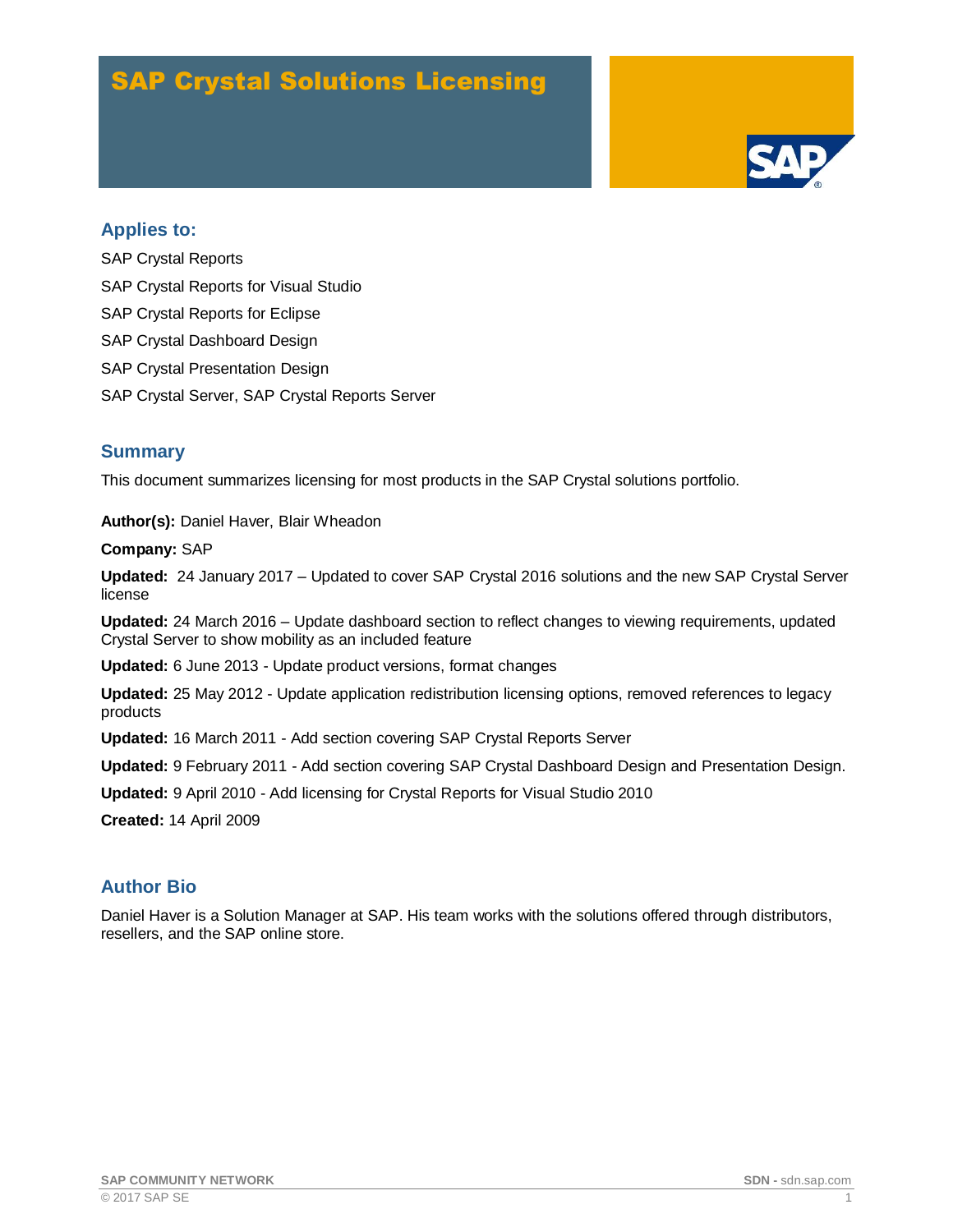# **Table of Contents**

| SAP Crystal Reports for Visual Studio, SAP Crystal Reports for Eclipse, and SAP Crystal Reports 20084 |  |
|-------------------------------------------------------------------------------------------------------|--|
|                                                                                                       |  |
|                                                                                                       |  |
|                                                                                                       |  |
|                                                                                                       |  |
|                                                                                                       |  |
|                                                                                                       |  |
|                                                                                                       |  |
|                                                                                                       |  |
|                                                                                                       |  |
|                                                                                                       |  |
|                                                                                                       |  |
|                                                                                                       |  |
|                                                                                                       |  |
|                                                                                                       |  |
|                                                                                                       |  |
|                                                                                                       |  |
|                                                                                                       |  |
|                                                                                                       |  |
|                                                                                                       |  |
|                                                                                                       |  |
|                                                                                                       |  |
|                                                                                                       |  |
|                                                                                                       |  |
|                                                                                                       |  |
|                                                                                                       |  |
|                                                                                                       |  |
|                                                                                                       |  |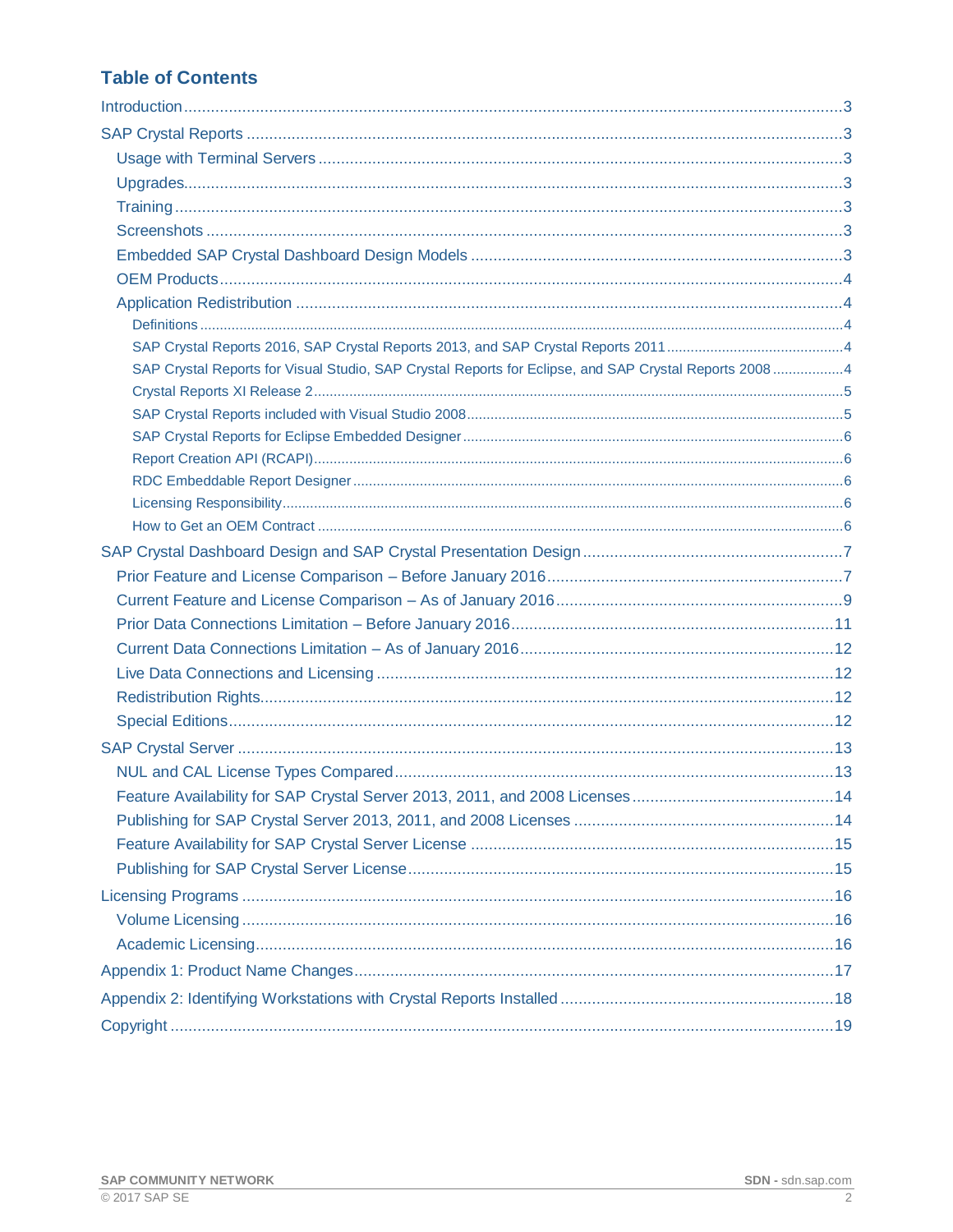### <span id="page-2-0"></span>**Introduction**

This document provides a summary of major aspects of Crystal solutions licensing. It does not replace the End User License Agreement. This is not a legal document. While every effort is made to ensure this is an accurate summary, any errors or omissions in this whitepaper will be resolved by using the language in the appropriate End User License Agreement and Software Use Rights document.

# <span id="page-2-1"></span>**SAP Crystal Reports**

This section applies to the paid Crystal Reports design tool and the free Crystal Reports for Visual Studio and Crystal Reports for Eclipse products. All Crystal Reports products use a named user license. This means that every individual that has access to Crystal Reports requires a license. For example, two individuals that share workstations with a single install count as two named user licenses.

#### <span id="page-2-2"></span>**Usage with Terminal Servers**

SAP Crystal Reports can be accessed through Citrix terminal servers or Microsoft Remote Desktop, but the number of named user licenses purchased must equal the number of individuals that have access to the software. Client applications that are accessed via terminal servers are considered server applications for the purposes of determining redistribution rights.

#### <span id="page-2-3"></span>**Upgrades**

Discounted upgrade pricing is available for customers that upgrade from:

- Older versions of Crystal Reports
- SAP Crystal Reports for Eclipse (with registered copies)
- SAP Crystal Reports for Visual Studio (with registered copies)

After upgrading your license, the same named user can continue to use the old version. The old license is not transferrable to another individual.

#### <span id="page-2-4"></span>**Training**

Workstations that are used exclusively for training purposes can use the new Training Workstation License included in SAP Crystal Reports 2008 SP2 or later that allows a workstation to be licensed for training purposes for the same price as a named user.

#### <span id="page-2-5"></span>**Screenshots**

SAP Crystal Reports customers can take screenshots and redistribute them in any document or media provided they are not used in commercial training material or for-profit training material.

#### <span id="page-2-6"></span>**Embedded SAP Crystal Dashboard Design Models**

Previously, embedding Flash models in Crystal Reports did not require the viewing license as long as the model retrieved its data directly from the report. If the model retrieved its data using any other method (such as through a web service), then it would have trigger the viewing license.

In January 2016, the license model for Dashboard Design was modified to include viewing so the scenarios listed above are now permitted without the need for additional viewing licenses.

Embedding Dashboard Design models in a Crystal Reports is not a substitute for a proper dashboard.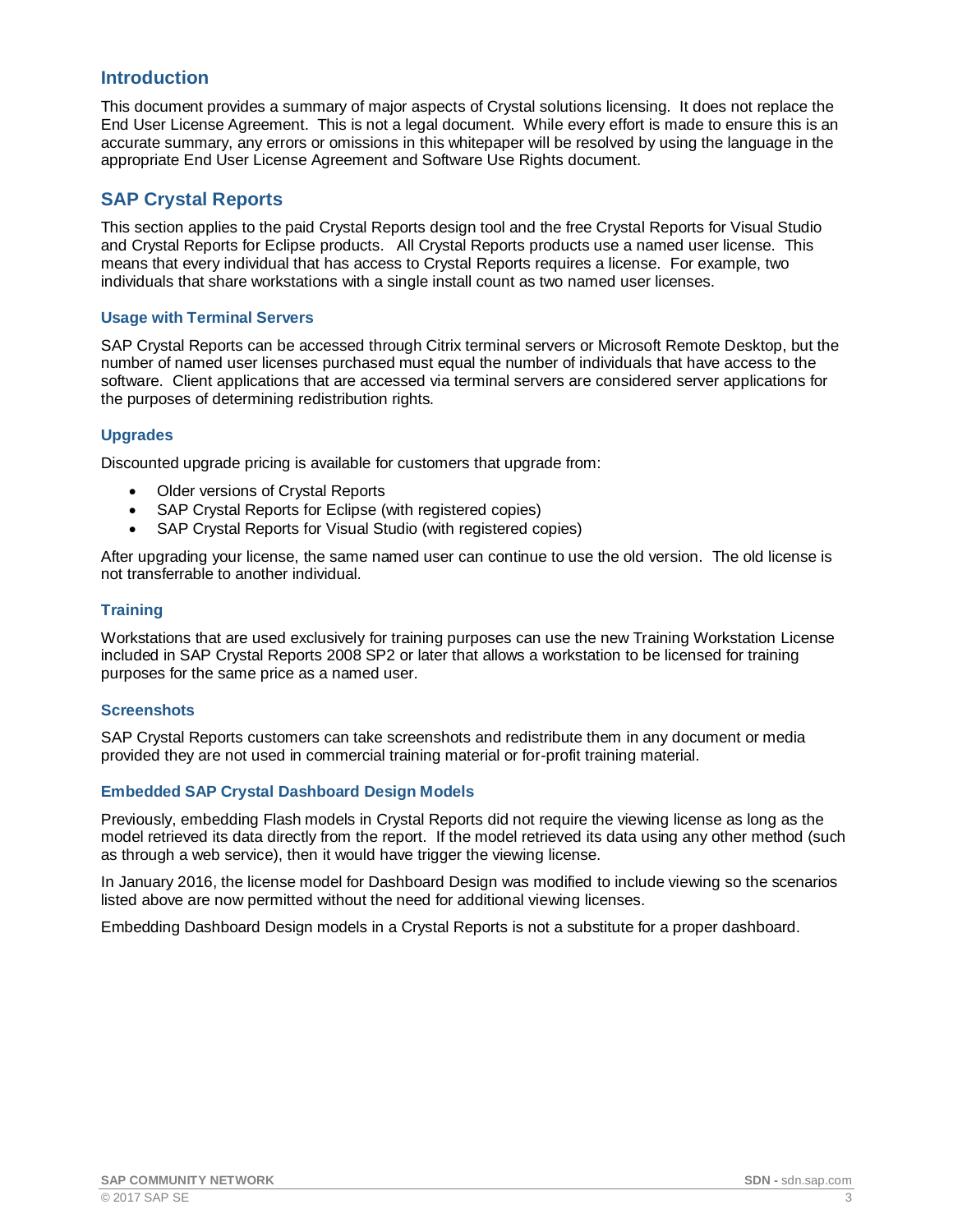#### <span id="page-3-0"></span>**OEM Products**

In this scenario, you buy a product that includes or bundles Crystal Reports. This is what is known as an OEM relationship where SAP sells (or OEM's) the Crystal Reports designer to other software companies, who in turn bundle the designer with their software and sell it to end users. Crystal Reports in this scenario can only be used with data from the application it came with, and cannot be used as a general purpose reporting tool.

#### <span id="page-3-1"></span>**Application Redistribution**

This section describes the rules that govern redistribution of software that embeds the Crystal Reports runtime engine, embeddable report designer, or uses the Report Creation APIs.

#### <span id="page-3-2"></span>**Definitions**

| Client<br>Application                | The runtime engine is installed on the client machine. All report<br>processing is local to that machine.                                                                                                                                                        |
|--------------------------------------|------------------------------------------------------------------------------------------------------------------------------------------------------------------------------------------------------------------------------------------------------------------|
| Server<br>Application                | The runtime engine is integrated in a way that allows more than one user<br>to access the engine either directly or indirectly.                                                                                                                                  |
|                                      | Client applications installed using Windows terminal servers (like Citrix or<br>Microsoft Remote Desktop) are considered server applications.                                                                                                                    |
| Commercial<br><b>Hosting Service</b> | When money changes hands in exchange for application access, then a<br>server application is considered part of a commercial hosting service and<br>will require and OEM contract.                                                                               |
|                                      | This is not a new restriction. It appears as restriction against 'service<br>bureau' usage in licenses prior to Crystal Reports 2008 SP2. We<br>modernized the language in Crystal Reports 2008 SP2 to refer to the<br>more common 'commercial hosting service'. |

#### <span id="page-3-3"></span>SAP Crystal Reports 2016, SAP Crystal Reports 2013, and SAP Crystal Reports 2011

These versions of Crystal Reports do not include a runtime engine. Customers are directed to use the free SAP Crystal Reports for Visual Studio or SAP Crystal Reports for Eclipse products for embedding reports into applications.

#### <span id="page-3-4"></span>SAP Crystal Reports for Visual Studio, SAP Crystal Reports for Eclipse, and SAP Crystal Reports 2008

This section applies to:

- .Net applications that include Crystal Reports 2008 for Visual Studio runtime engine.
- .Net applications that include the Crystal Reports for Visual Studio runtime engine
- Java applications that include the Crystal Reports for Eclipse runtime engine.

| Application<br><b>Type</b><br>Application<br>Use | Client<br>Applications | Server Application                                                                                                                                  | Commercial<br><b>Hosting Service</b> |
|--------------------------------------------------|------------------------|-----------------------------------------------------------------------------------------------------------------------------------------------------|--------------------------------------|
| Internal business<br>purposes*                   | Free                   | Free                                                                                                                                                | Requires an<br><b>OEM</b> contract   |
| Resold to 3rd<br>parties<br>(redistributed)      | Free                   | Requires the application<br>developer to acquire a copy of<br>Crystal Report for each 3rd party<br>deployment (installation) or an<br>OEM contract. | Requires an<br><b>OEM</b> contract   |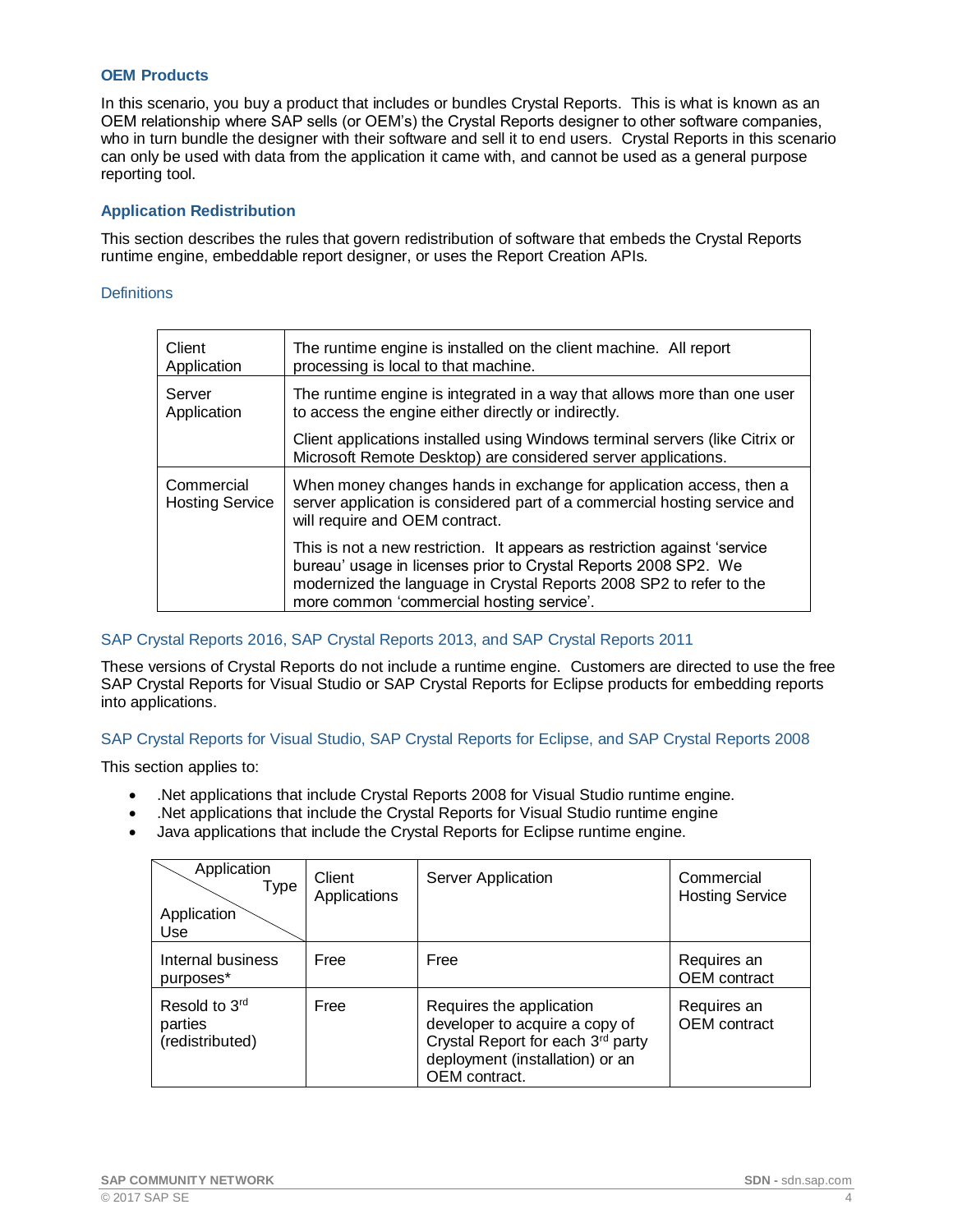\*Applications that are used for internal business purposes can be accessed by both internal and external users with no additional licensing requirements. If there is a fee for external access, the application is considered a commercial hosting service and would require and OEM contract for any redistribution.

#### <span id="page-4-0"></span>Crystal Reports XI Release 2

This section applies to redistribution rules for the COM (RDC), .Net, and Java (JRC) runtime engines included in Crystal Reports XI Release 2.

| Application<br>Type<br>Deployment<br>Location | <b>Client Application</b>                                                                                                                                                    | Server Application                                                                                                                                                                       | Commercial<br><b>Hosting Service</b> |
|-----------------------------------------------|------------------------------------------------------------------------------------------------------------------------------------------------------------------------------|------------------------------------------------------------------------------------------------------------------------------------------------------------------------------------------|--------------------------------------|
| Internal<br>Deployment                        | Free                                                                                                                                                                         | Free                                                                                                                                                                                     | Requires an<br><b>OEM</b> contract   |
| External<br>Deployment                        | Free if the<br>application does not<br>use the RDC RCAPI<br>or does not embed<br>the RDC<br>Embeddable<br>Designer.<br>Otherwise it's<br>considered a server<br>application. | Requires the application<br>developer to acquire a<br>copy of Crystal Reports<br>Developer edition for each<br>3 <sup>rd</sup> party deployment<br>(installation) or an OEM<br>contract. | Requires an<br><b>OEM</b> contract   |

### <span id="page-4-1"></span>SAP Crystal Reports included with Visual Studio 2008

This section defines rules that govern redistribution of software that embeds the Crystal Reports runtime engine in the free version of Crystal Reports included with Visual Studio 2008 and prior. This product is only included in Visual Studio Professional Edition and higher.

| Application<br>Type    | <b>Client Application</b> | <b>Server Application</b>     | <b>Commercial Hosting Service</b> |
|------------------------|---------------------------|-------------------------------|-----------------------------------|
| Used By                |                           |                               |                                   |
| Internal<br>Deployment | Free                      | Free                          | Requires OEM contract             |
| External<br>Deployment | Free                      | Registration<br>required here | Requires OEM contract             |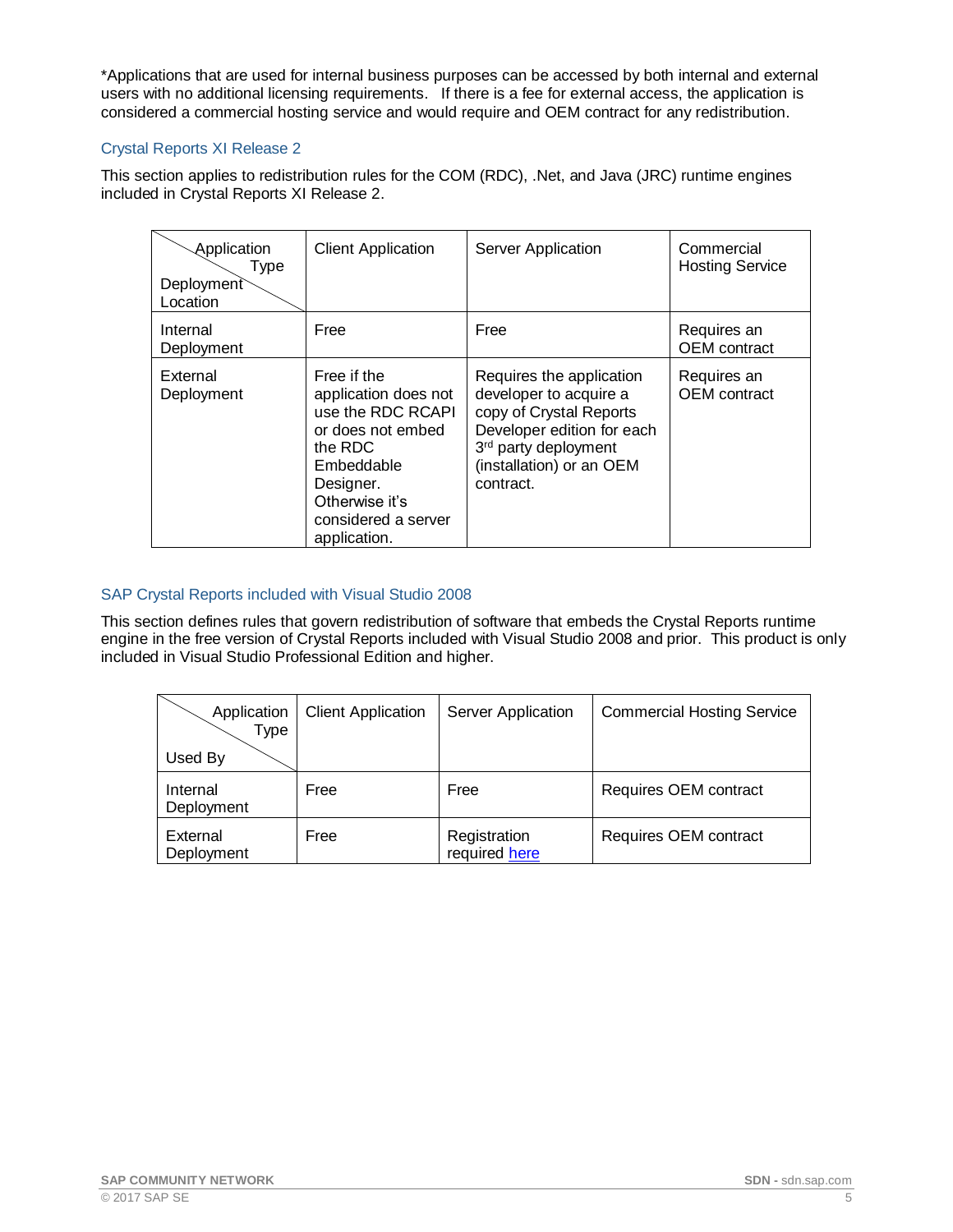#### <span id="page-5-0"></span>SAP Crystal Reports for Eclipse Embedded Designer

The Crystal Reports for Eclipse product includes an embedded designer that can be extracted from Eclipse and embedded into an RCP application. Redistributing applications that embed this report designer requires an OEM contract.

#### <span id="page-5-1"></span>Report Creation API (RCAPI)

Crystal Reports XI Release 2 includes a set of APIs called the Report Creation APIs. These APIs allow for programmatic report creation and modification and are listed at the end of this document. RCAPI calls are always accessible, but there are limits on how applications that use the RCAPI can be redistributed.

#### <span id="page-5-2"></span>RDC Embeddable Report Designer

This is a simplified version of the Crystal Reports designer that is embedded into Visual Studio for basic report creation.

#### <span id="page-5-3"></span>Licensing Responsibility

It is the responsibility of the developer to ensure their application is properly licensed before it is redistributed. Developers cannot distribute applications on the assumption that the application user will acquire the proper licenses.

#### <span id="page-5-4"></span>How to Get an OEM Contract

Please contact our OEM sales team at oem sales@sap.com.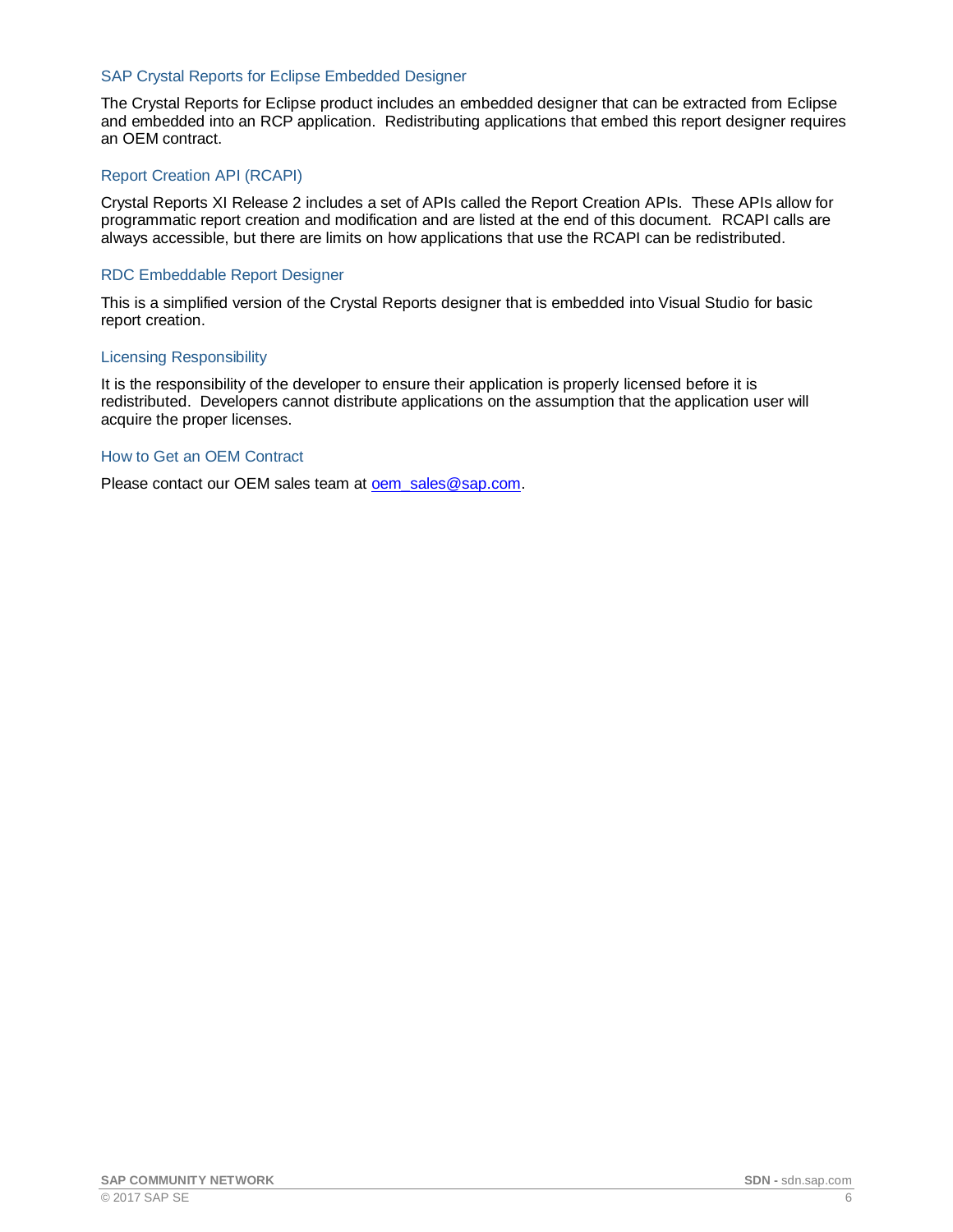# **SAP Crystal Dashboard Design and SAP Crystal Presentation Design**

This section covers the 2016, 2013, 2011, and 2008 versions of SAP Crystal Presentation Design, SAP Crystal Dashboard Design, and SAP BusinessObjects Dashboards. The license model for Dashboard Design changed in January 2016. Both the new and previous models are described below for completeness.

#### **Prior Feature and License Comparison – Before January 2016**

Prior to January 2016, viewing rights for dashboards connected to live data required a separate purchase when using Dashboard Design, departmental edition. The chart below details the differences between the dashboard editions prior to this date.

<span id="page-6-1"></span><span id="page-6-0"></span>

|                                                                                                              | <b>SAP Crystal</b><br><b>Presentation Design</b> | <b>SAP Crystal</b><br>Dashboard Design,<br>personal edition | <b>SAP Crystal</b><br>Dashboard Design,<br>departmental edition | <b>SAP BusinessObjects</b><br><b>Dashboards</b><br>(formerly Xcelsius Enterprise) |
|--------------------------------------------------------------------------------------------------------------|--------------------------------------------------|-------------------------------------------------------------|-----------------------------------------------------------------|-----------------------------------------------------------------------------------|
| Basic data presentation<br>components                                                                        | $\Delta$                                         | ☑                                                           | ☑                                                               | $\blacktriangledown$                                                              |
| Export to Adobe PDF and<br>Microsoft Office PowerPoint                                                       | $\blacktriangledown$                             | ☑                                                           | ☑                                                               | ☑                                                                                 |
| Dashboard components                                                                                         |                                                  | $\blacktriangledown$                                        | ☑                                                               | ☑                                                                                 |
| Live, refreshable data<br>connections per model*                                                             |                                                  | Two connections                                             | Unlimited                                                       | Unlimited                                                                         |
| Export to Web, Adobe AIR,<br>Adobe Flash                                                                     |                                                  | $\blacktriangledown$                                        | $\triangledown$                                                 | ☑                                                                                 |
| Connectivity to Adobe<br>LiveCycle Data Services                                                             |                                                  |                                                             | ☑                                                               | ☑                                                                                 |
| IBM Websphere, Microsoft<br>SharePoint, and Microsoft<br><b>SQL Server Reporting</b><br>Services integration |                                                  |                                                             | ☑                                                               | ☑                                                                                 |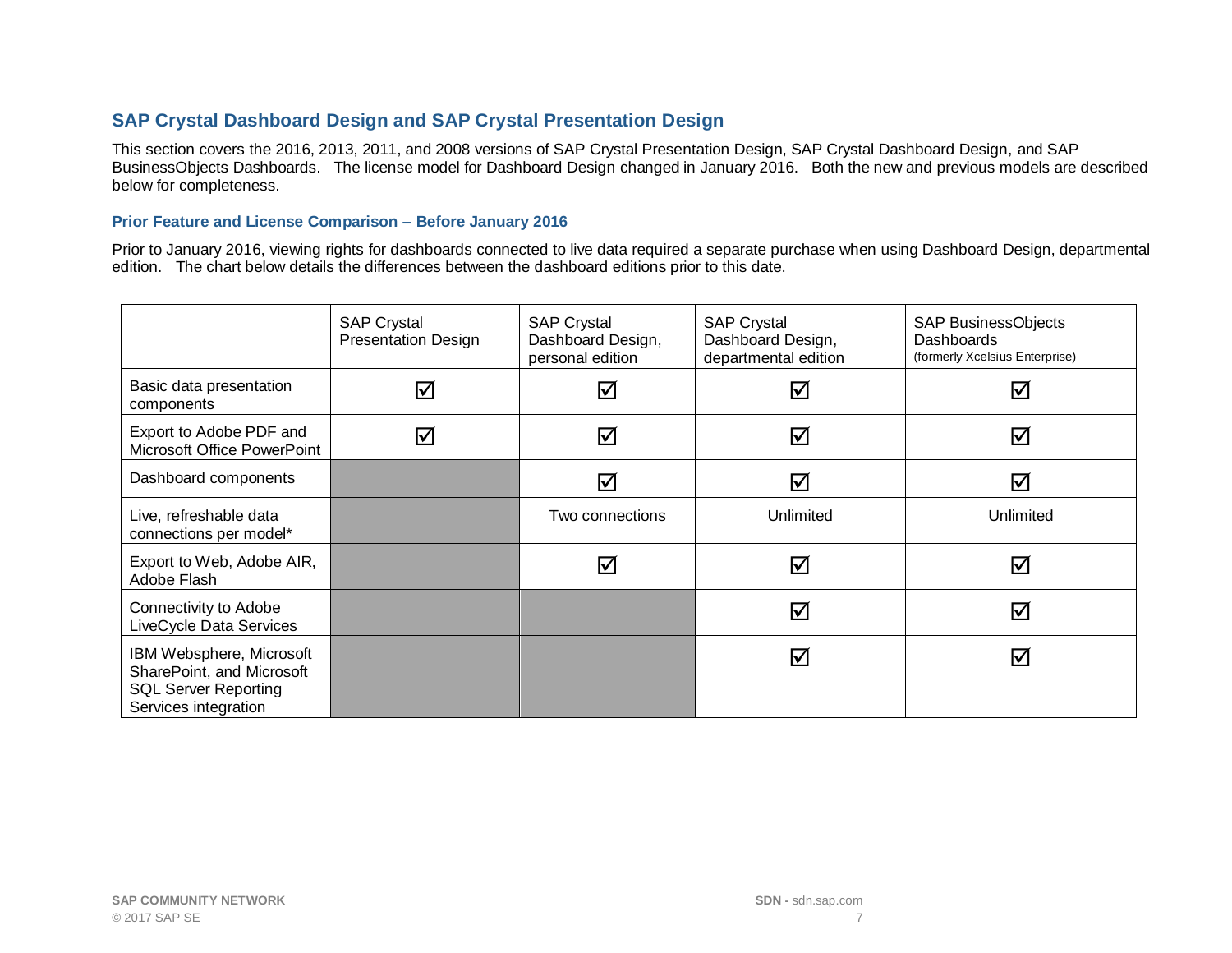|                                                                          | <b>SAP Crystal</b><br><b>Presentation Design</b>                                      | <b>SAP Crystal</b><br>Dashboard Design,<br>personal edition                                                                                                          | <b>SAP Crystal</b><br>Dashboard Design,<br>departmental edition                                                                                                                                                                                                                          | <b>SAP BusinessObjects</b><br>Dashboards<br>(formerly Xcelsius Enterprise)                 |
|--------------------------------------------------------------------------|---------------------------------------------------------------------------------------|----------------------------------------------------------------------------------------------------------------------------------------------------------------------|------------------------------------------------------------------------------------------------------------------------------------------------------------------------------------------------------------------------------------------------------------------------------------------|--------------------------------------------------------------------------------------------|
| Data Connectivity                                                        | None – static data only                                                               | Web Service<br><b>XML Data</b><br><b>Flash Variables</b><br><b>Crystal Reports</b><br><b>FS Command</b><br>External Interface                                        | Personal edition plus:<br><b>Web Service</b><br><b>XML Data</b><br>Portal Data<br>LCDS (Live Cycle Data Services)<br>Live Office                                                                                                                                                         | Departmental edition plus:<br>Query as a Web Service<br><b>SAP NetWeaver BW</b>            |
| <b>BI Platform Connectivity</b>                                          |                                                                                       |                                                                                                                                                                      | SAP Crystal Reports Server 2008<br>SAP Crystal Server 2013 & 2011                                                                                                                                                                                                                        | SAP BusinesObjects XI 3.X<br>SAP BusinessObjects BI 4.X<br>SAP BusinessObjects Edge Series |
| Viewing License required<br>for dashboards with live<br>data connections |                                                                                       |                                                                                                                                                                      | SAP Crystal Dashboard Viewing<br>option                                                                                                                                                                                                                                                  | SAP BusinessObjects Interactive<br>Viewing license                                         |
| Limitations                                                              | This is a desktop presentation<br>tool, and has no ability to<br>connect to live data | A maximum of two web<br>service and XML<br>connections are supported<br>in any given model.<br>See the section called 'Data<br>Connections' for more<br>information. | • Maximum of 100 named users<br>can view a dashboard with live<br>data connections.<br>• Cannot connect to SAP<br>applications like SAP<br>BusinessSuite or SAP All in One<br>- except for SAP BusinessOne.<br>• Cannot be used with SAP<br>BusinessObjects Enterprise or<br>SAP Edge BI | None                                                                                       |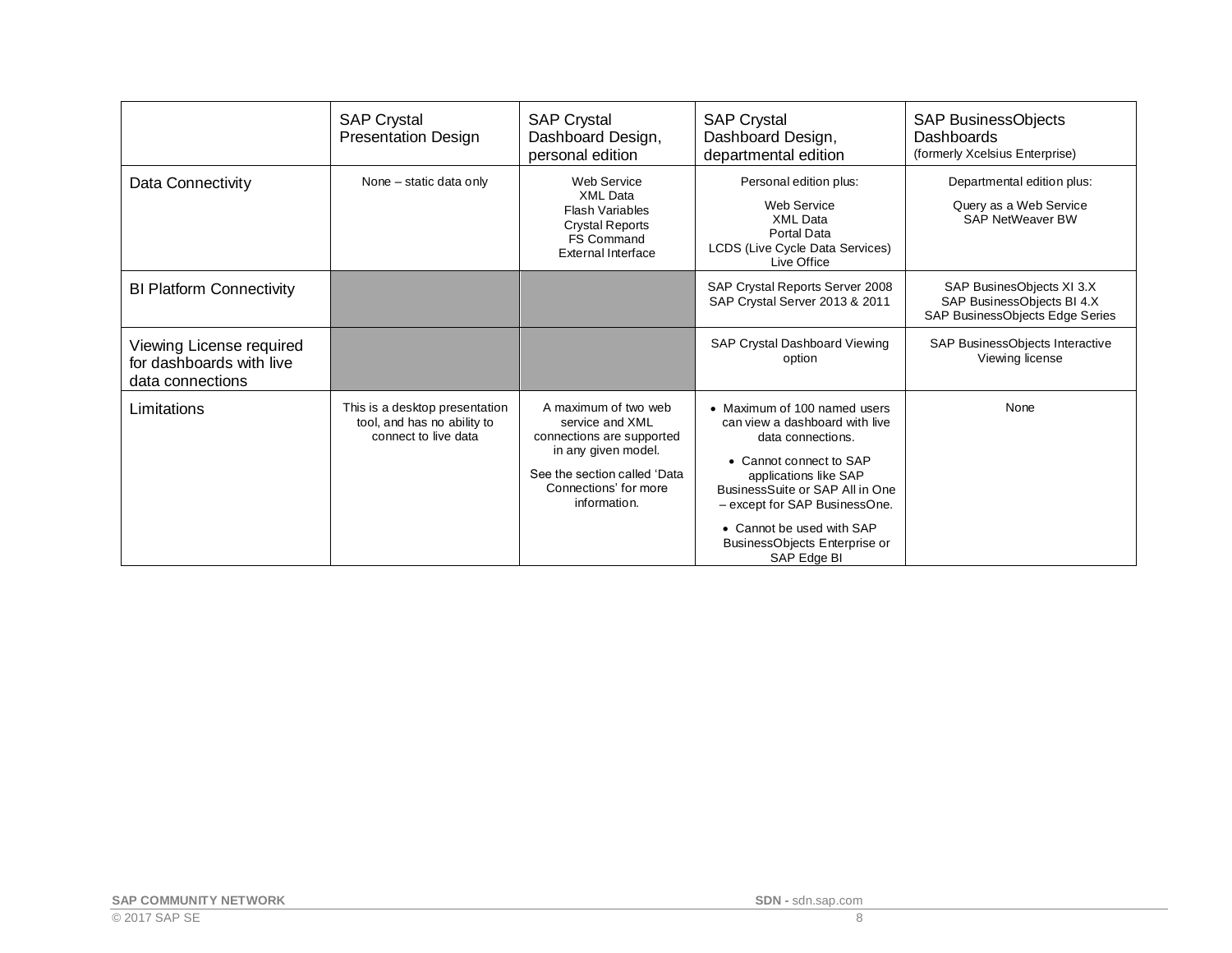#### **Current Feature and License Comparison – As of January 2016**

In January 2016, the viewing requirement was changed in Dashboard Design, departmental addition to allow for viewing of dashboards connected to live data without any additional license (previously, this required a separate viewing license for each viewer). As such, the viewing license is no longer offered as it is no longer relevant. In addition, Dashboard Design, personal edition is no longer being offered as the only benefit of this solution, when compared to the departmental edition, was unrestricted viewing of dashboards connected to live data. With the new model, Dashboard Design, departmental edition provides all the capabilities of the personal edition plus much more so will be the primary Crystal dashboard solution going forward. Presentation Design will also continue to be offered for smaller, self-contained dashboard scenarios.

<span id="page-8-0"></span>

|                                                                                                              | <b>SAP Crystal Presentation</b><br>Design | <b>SAP Crystal</b><br>Dashboard Design,<br>departmental edition | SAP BusinessObjects Dashboards<br>(formerly Xcelsius Enterprise) |
|--------------------------------------------------------------------------------------------------------------|-------------------------------------------|-----------------------------------------------------------------|------------------------------------------------------------------|
| Basic data presentation<br>components                                                                        | ☑                                         | ☑                                                               | ☑                                                                |
| Export to Adobe PDF and<br>Microsoft Office PowerPoint                                                       | $\blacktriangledown$                      | ☑                                                               | $\blacktriangledown$                                             |
| Dashboard components                                                                                         |                                           | ☑                                                               | ☑                                                                |
| Live, refreshable data<br>connections per model*                                                             |                                           | Unlimited                                                       | Unlimited                                                        |
| Export to Web, Adobe AIR,<br>Adobe Flash                                                                     |                                           | ☑                                                               | ☑                                                                |
| Connectivity to Adobe<br>LiveCycle Data Services                                                             |                                           | ☑                                                               | ☑                                                                |
| IBM Websphere, Microsoft<br>SharePoint, and Microsoft SQL<br><b>Server Reporting Services</b><br>integration |                                           | ☑                                                               | ☑                                                                |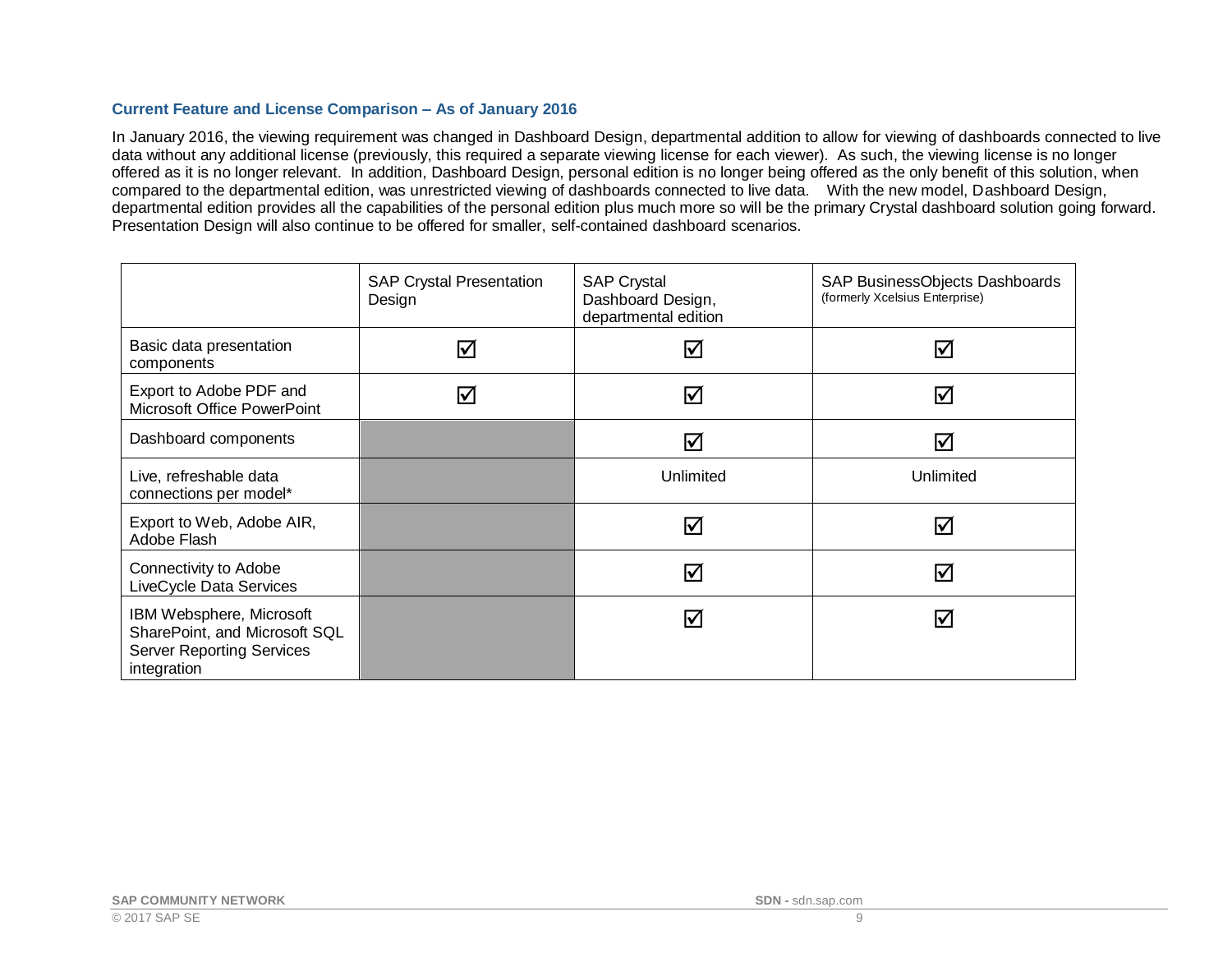|                                                                          | <b>SAP Crystal Presentation</b><br>Design                                             | <b>SAP Crystal</b><br>Dashboard Design,<br>departmental edition                                                                                                                                                                                                                       | SAP BusinessObjects Dashboards<br>(formerly Xcelsius Enterprise)                           |
|--------------------------------------------------------------------------|---------------------------------------------------------------------------------------|---------------------------------------------------------------------------------------------------------------------------------------------------------------------------------------------------------------------------------------------------------------------------------------|--------------------------------------------------------------------------------------------|
| Data Connectivity                                                        | None – static data only                                                               | Personal edition plus:<br>Web Service<br>XMI Data<br>Portal Data<br>LCDS (Live Cycle Data Services)<br>Live Office                                                                                                                                                                    | Departmental edition plus:<br>Query as a Web Service<br><b>SAP NetWeaver BW</b>            |
| <b>BI Platform Connectivity</b>                                          | Not applicable                                                                        | SAP Crystal Reports Server 2008<br>SAP Crystal Server 2016, 2013 & 2011                                                                                                                                                                                                               | SAP BusinesObjects XI 3.X<br>SAP BusinessObjects BI 4.X<br>SAP BusinessObjects Edge Series |
| Viewing License required for<br>dashboards with live data<br>connections | Not applicable                                                                        | Viewing of dashboards connected to live<br>data is permitted                                                                                                                                                                                                                          | SAP BusinessObjects Interactive Viewing<br>license                                         |
| Limitations                                                              | This is a desktop presentation tool,<br>and has no ability to connect to live<br>data | • Maximum of 100 named users can<br>view a dashboard with live data<br>connections.<br>• Cannot connect to SAP applications<br>like SAP BusinessSuite or SAP All in<br>One - except for SAP BusinessOne.<br>• Cannot be used with SAP<br>BusinessObjects Enterprise or SAP<br>Edge BI | None                                                                                       |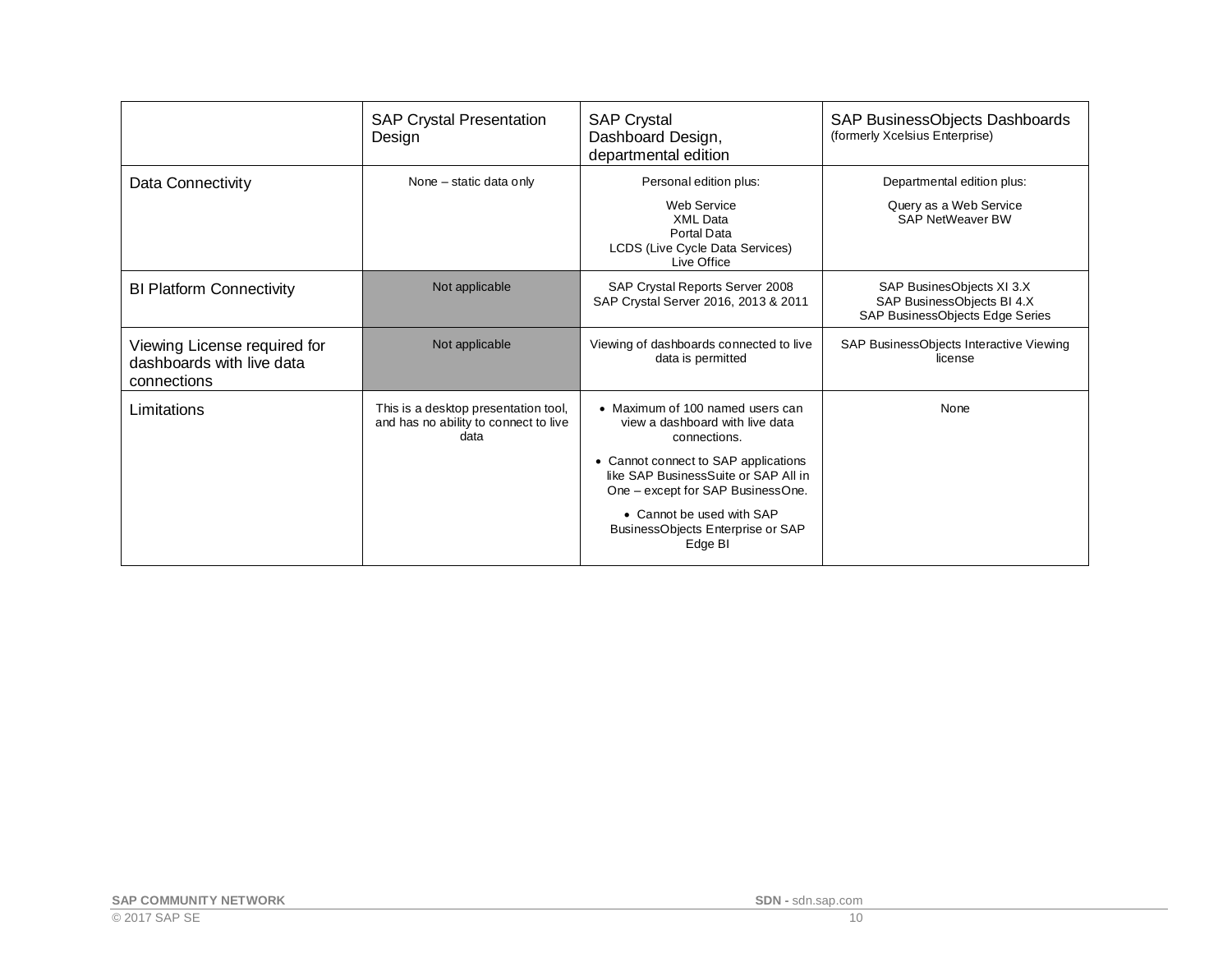#### <span id="page-10-0"></span>**Prior Data Connections Limitation – Before January 2016**

The personal edition supported a maximum of two web service connections from any model. Once the limit of two web service connections was reached, you could not add additional connections in the Data Manager. The 'Web Service Connection' option would be greyed out as shown below:

| Data Manager                         |  |  |  |  |
|--------------------------------------|--|--|--|--|
| Add                                  |  |  |  |  |
| <b>New</b>                           |  |  |  |  |
| <b>Web Service Connection</b>        |  |  |  |  |
| 論 XML Data                           |  |  |  |  |
| <b>Flash Variables</b>               |  |  |  |  |
| Crystal Reports Data Consumer        |  |  |  |  |
| <b>FS Command</b>                    |  |  |  |  |
| <b>External Interface Connection</b> |  |  |  |  |
| <b>Existing Connections</b>          |  |  |  |  |
| <b>Excel XML Maps</b>                |  |  |  |  |

**Figure 1:** Data Manager in a model with 2 Web Service Connections

A web service connection was defined as a single method on a web service. Calling two separate methods on the same web service counted as two connections. The table below lists the maximum number of connections that were supported in the personal and departmental editions, for each connection type:

| Data connection in the personal<br>edition             | Maximum<br>Connections per<br>Model in personal<br>edition | Maximum<br>Connections per<br>Model in<br>departmental<br>edition | Maximum Connections per<br>Model in <b>SAP</b><br><b>BusinessObjects</b><br><b>Dashboards</b> |
|--------------------------------------------------------|------------------------------------------------------------|-------------------------------------------------------------------|-----------------------------------------------------------------------------------------------|
| Web Service Connection                                 | two                                                        | Unlimited                                                         | Unlimited                                                                                     |
| <b>XML Data</b>                                        | two                                                        | Unlimited                                                         | Unlimited                                                                                     |
| <b>Flash Variables</b>                                 | one                                                        | one                                                               | one                                                                                           |
| <b>Crystal Reports Data</b><br>Consumer                | one                                                        | one                                                               | one                                                                                           |
| <b>FS Command</b>                                      | Unlimited                                                  | Unlimited                                                         | Unlimited                                                                                     |
| <b>External Interface Connection</b>                   | Unlimited                                                  | Unlimited                                                         | Unlimited                                                                                     |
| Portal Data                                            |                                                            | one                                                               | one                                                                                           |
| Adobe Live Cycle Data<br>Services (LCDS) for data push |                                                            | Unlimited                                                         | Unlimited                                                                                     |
| Live Office                                            |                                                            | one                                                               | one                                                                                           |
| Query as a Web Service                                 |                                                            |                                                                   | Unlimited                                                                                     |
| <b>SAP Netweaver BW</b>                                |                                                            |                                                                   | Unlimited                                                                                     |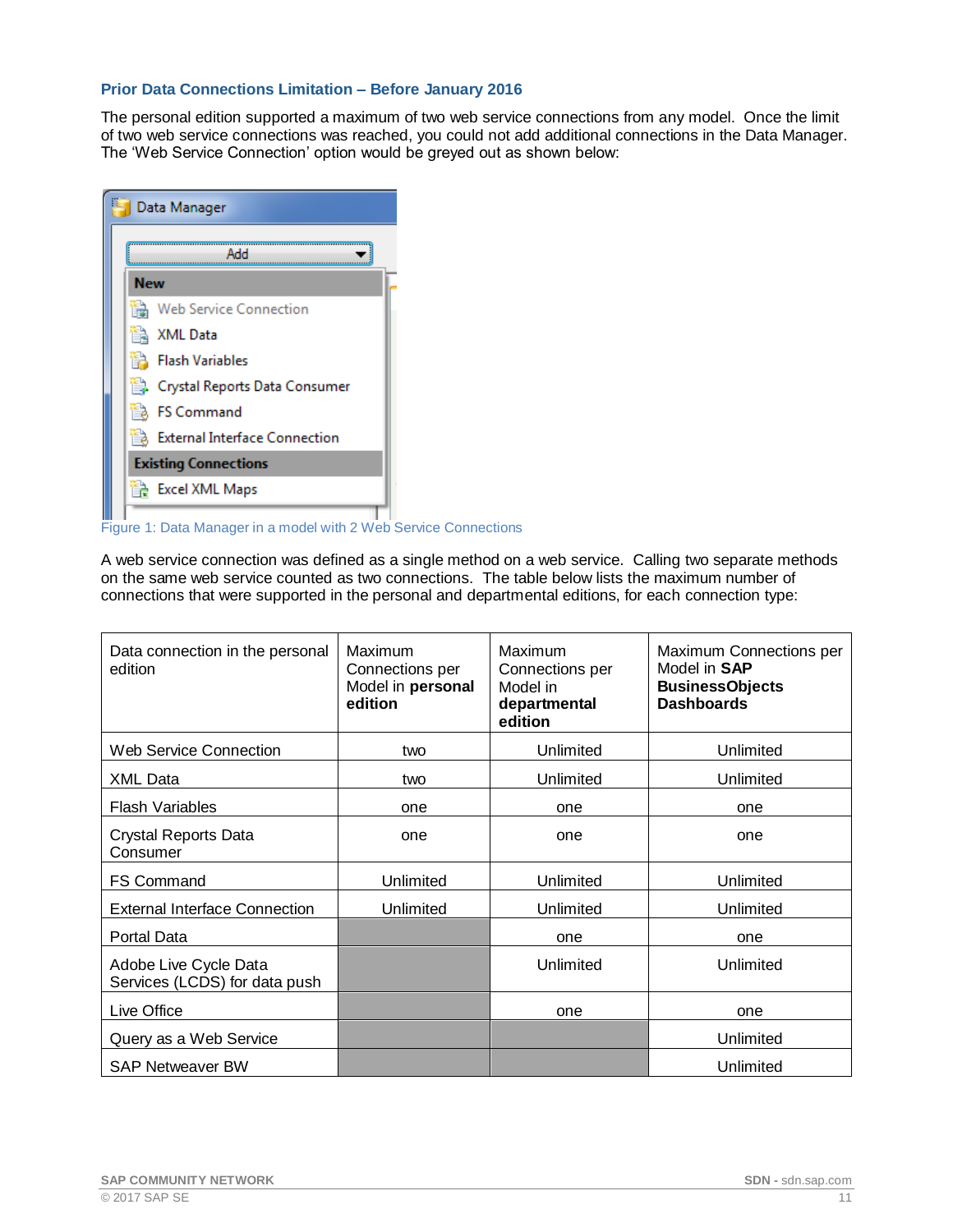#### <span id="page-11-0"></span>**Current Data Connections Limitation – As of January 2016**

Dashboard Design, departmental edition is now the primary Crystal dashboard solution for creating dashboards connected to live data. The table below lists the maximum number of connections supported in the departmental edition for each connection type:

| Data connection in the personal edition                | <b>Maximum Connections</b><br>per Model in<br>departmental edition | Maximum Connections per<br>Model in SAP BusinessObjects<br><b>Dashboards</b> |
|--------------------------------------------------------|--------------------------------------------------------------------|------------------------------------------------------------------------------|
| Web Service Connection                                 | Unlimited                                                          | Unlimited                                                                    |
| <b>XML Data</b>                                        | Unlimited                                                          | Unlimited                                                                    |
| <b>Flash Variables</b>                                 | one                                                                | one                                                                          |
| <b>Crystal Reports Data Consumer</b>                   | one                                                                | one                                                                          |
| <b>FS Command</b>                                      | Unlimited                                                          | Unlimited                                                                    |
| External Interface Connection                          | Unlimited                                                          | Unlimited                                                                    |
| Portal Data                                            | one                                                                | one                                                                          |
| Adobe Live Cycle Data Services (LCDS)<br>for data push | Unlimited                                                          | Unlimited                                                                    |
| Live Office                                            | one                                                                | one                                                                          |
| Query as a Web Service                                 |                                                                    | Unlimited                                                                    |
| <b>SAP Netweaver BW</b>                                |                                                                    | Unlimited                                                                    |

#### <span id="page-11-1"></span>**Live Data Connections and Licensing**

A dashboard is considered to have a live data connection if it has any ability to refresh its data. This includes refreshing data through a data connection, publishing, pushing, or otherwise changing data in a generated SWF file. This includes batch update utilities that update data in a SWF file. Prior to January 2016, dashboards created by SAP Crystal Dashboard Design, departmental edition that had live data connections required a viewing license for each viewer. As of January 2016, this requirement was removed. Going forward, dashboards created by SAP Crystal Dashboard Design, departmental edition that have live data connections no longer require a viewing license

#### <span id="page-11-2"></span>**Redistribution Rights**

A 'self-contained' dashboards that has no external data connections can be freely redistributed, internally and externally, and in commercial applications. A dashboard with a live data connection can only be used for internal business purposes, and cannot be redistributed in any sale or lease. The paid creation or modification of a dashboard by a 3rd party is not considered redistribution and is allowed.

The commercial redistribution of dashboards with live data connections requires an OEM contract. Please contact our OEM sales team at oem sales@sap.com.

#### <span id="page-11-3"></span>**Special Editions**

The SAP Crystal Presentation Design, student edition is only available for use by full time or part time students in a secondary or post-secondary institution.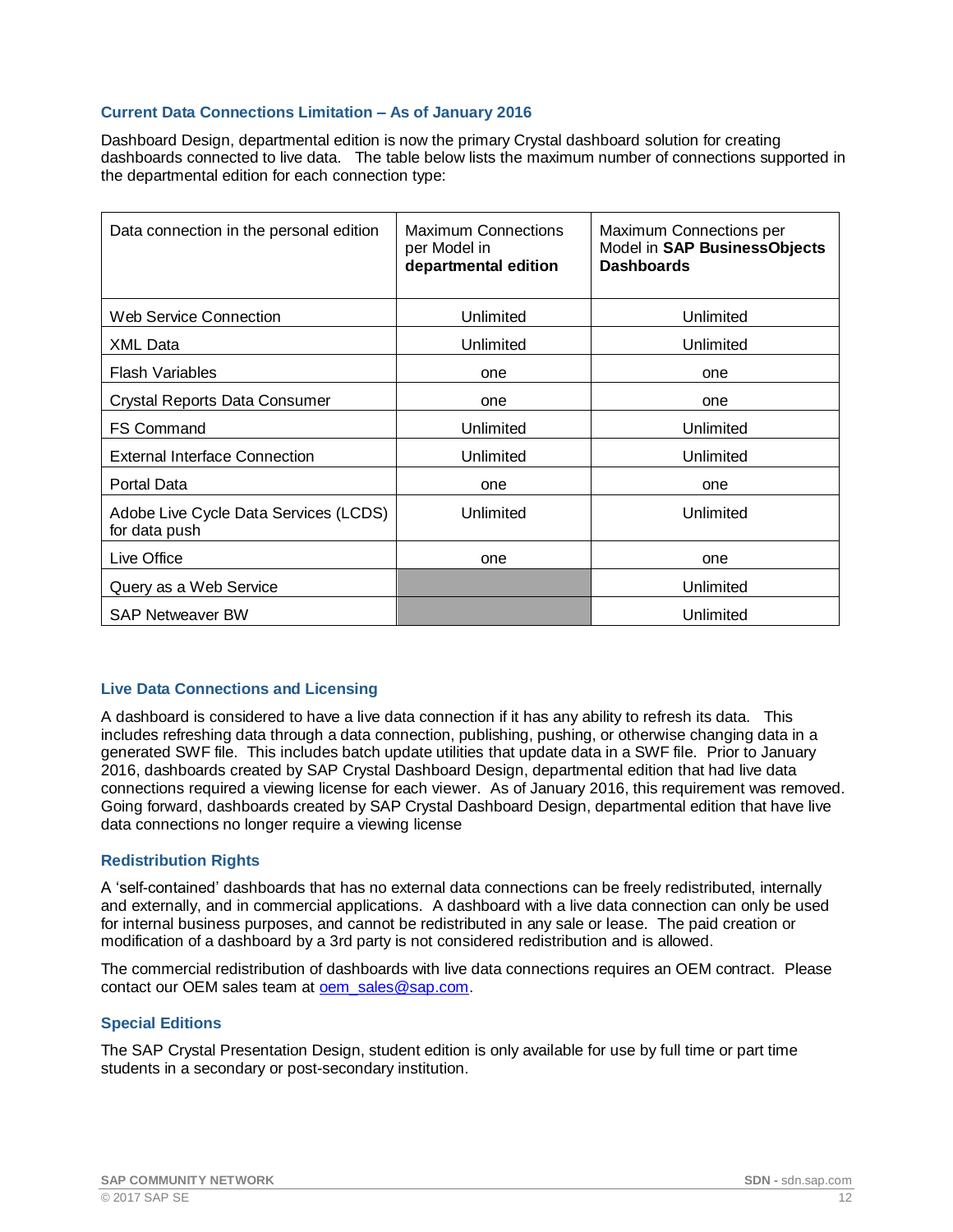## <span id="page-12-0"></span>**SAP Crystal Server**

This section covers SAP Crystal Server 2016, SAP Crystal Server 2013, SAP Crystal Server 2011, and SAP Crystal Reports Server 2008.

#### <span id="page-12-1"></span>**NUL and CAL License Types Compared**

SAP Crystal Server supports combinations of Named User License (NUL) and Concurrent Access License (CAL). This table describes the benefits and drawbacks of each license type.

|                  | <b>NUL</b>                                                                                                                                          | CAL                                                                                                                                                                                                                                                                                                                                                                                                                                                                                                                     |
|------------------|-----------------------------------------------------------------------------------------------------------------------------------------------------|-------------------------------------------------------------------------------------------------------------------------------------------------------------------------------------------------------------------------------------------------------------------------------------------------------------------------------------------------------------------------------------------------------------------------------------------------------------------------------------------------------------------------|
| <b>Benefits</b>  | Guaranteed access to the system.<br>Ideal for heavy users, or users that<br>must have access to the system (for<br>example, quarter end reporting). | Flexibility – allows for a pool of access<br>that can be used to grant logins.<br>Ideal for casual, infrequent users.                                                                                                                                                                                                                                                                                                                                                                                                   |
| <b>Drawbacks</b> | Every potential user must have a<br>license.<br>Not ideal for extranet deployments.                                                                 | Once the pool of CAL licenses is<br>consumed, no more CAL users can<br>connect. This can be an issue when not<br>enough CALs are configured.<br>If the user doesn't explicitly logout,<br>CALs can be retained in the system for<br>a period of time.<br>CALs are based on sessions, not users.<br>If one user logs in to the BI Workbench<br>(InfoView), Live Office, and Sharepoint<br>at the same time, then they consume<br>three CALs, not one. This can result in<br>CALs being consumed faster than<br>expected. |

For many customers, a combination of CAL and NUL licenses is appropriate depending on the mix of user types. CALs are best for casual reporting users, while NULs are best for managers, executives, and analysts need dedicated access.

SAP Crystal Server deployments are limited to a single server and both NUL and CAL licenses can be combined in any way. Licenses are offered in the license sizes defined in the next section. When adding new licenses to an existing system, the new licenses are additive. The total number of licenses available for a single deployment is the sum of the licenses in all installed key codes.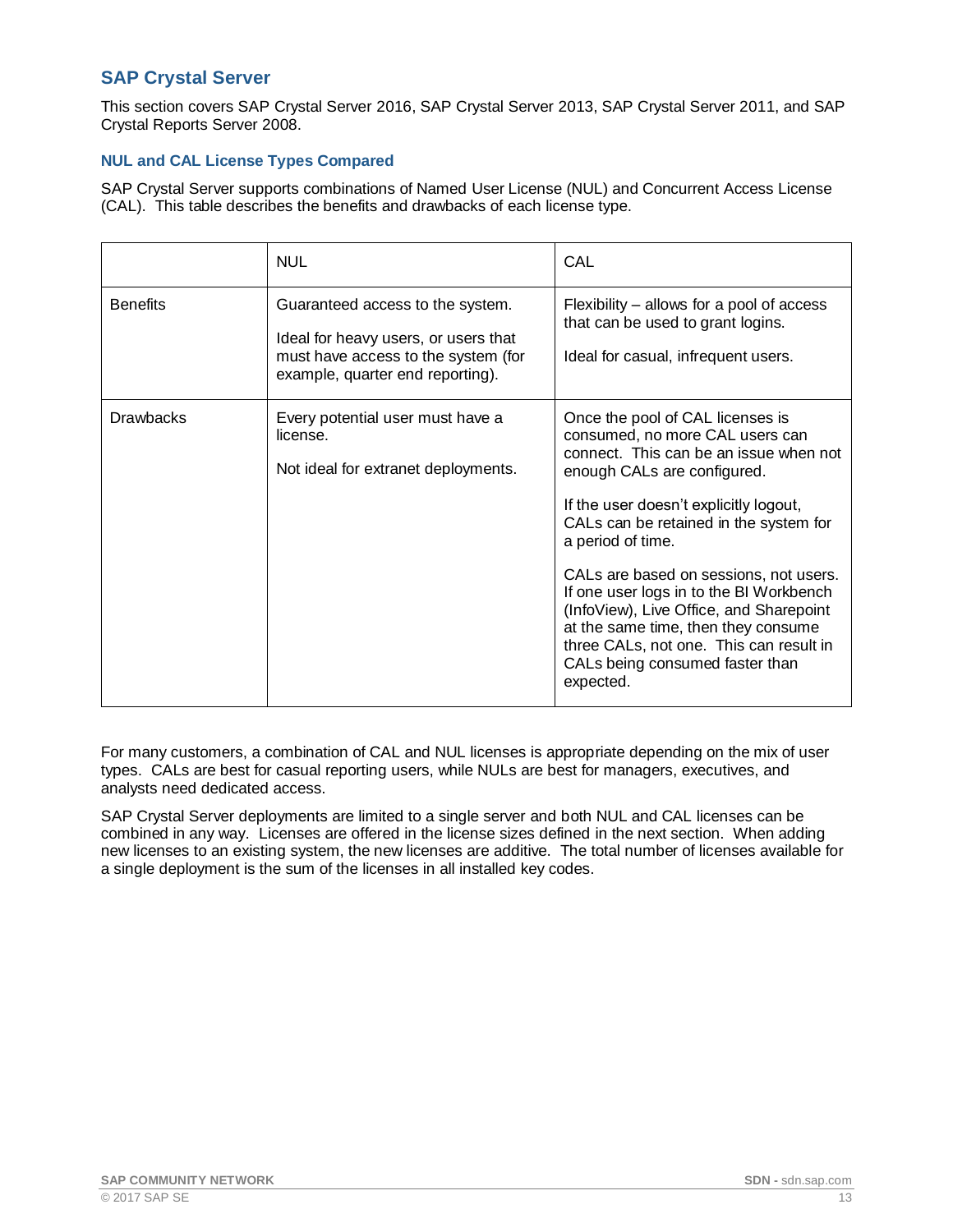#### <span id="page-13-0"></span>**Feature Availability for SAP Crystal Server 2013, 2011, and 2008 Licenses**

Most features are supported in both NUL and CAL licenses. However some features are only available in one license type, as shown in this table:

| Feature                                                  | Concurrent Access (CAL)                                                                                                                                                 | Named User (NUL)                                        |
|----------------------------------------------------------|-------------------------------------------------------------------------------------------------------------------------------------------------------------------------|---------------------------------------------------------|
| License Sizes                                            | 5, 10, 20                                                                                                                                                               | 5                                                       |
| Maximum Size                                             | 250                                                                                                                                                                     | 100                                                     |
| <b>Client Tools Included</b>                             | None                                                                                                                                                                    | None                                                    |
| <b>SAP Crystal Reports viewing</b>                       | Included                                                                                                                                                                | Included                                                |
| SAP Crystal Dashboard viewing                            | Not available                                                                                                                                                           | Included                                                |
| <b>SAP Lumira Integration</b>                            | Not available                                                                                                                                                           | Included, starting with SAP<br>Crystal Server 2011 SP4+ |
| SAP BusinessObjects Explorer                             | Not available                                                                                                                                                           | Included, starting with SAP<br>Crystal Server 2011      |
| Delivery of Content to Mobile<br>Devices                 | Not available                                                                                                                                                           | Included                                                |
| Data Driven Publishing (see<br>Publishing section below) | 5 CAL can publish to 100 recipients<br>10 CAL can publish to 250 recipients<br>20 CAL can publish to 1,000 recipients<br>250 CAL can publish to unlimited<br>recipients | Available as an add-on<br>(CAL pre-requisite)           |
| <b>SAP Crystal Reports Viewing</b>                       | Included in both CAL and NUL                                                                                                                                            |                                                         |
| Sharepoint Portal Integration Kit                        | Included in both CAL and NUL                                                                                                                                            |                                                         |
| .NET and Java APIs                                       | Included in both CAL and NUL                                                                                                                                            |                                                         |
| Live Office                                              | Included in both CAL and NUL                                                                                                                                            |                                                         |
| <b>All Other Features</b>                                | Included in both CAL and NUL                                                                                                                                            |                                                         |

#### <span id="page-13-1"></span>**Publishing for SAP Crystal Server 2013, 2011, and 2008 Licenses**

Publishing is limited to a maximum number of recipients in a single publishing run. By default, publishing is only available with CAL key codes. You can add publishing to a system by using the publishing add-on that can add support for publishing to 5,000 recipients in a single publishing run. This publishing add-on adds additional recipients to the existing recipients that are already configured for a deployment. For example, if you have a 5 CAL deployment, and add the publishing add-on, then you can publish to a total of 5,100 recipients in a single publishing run.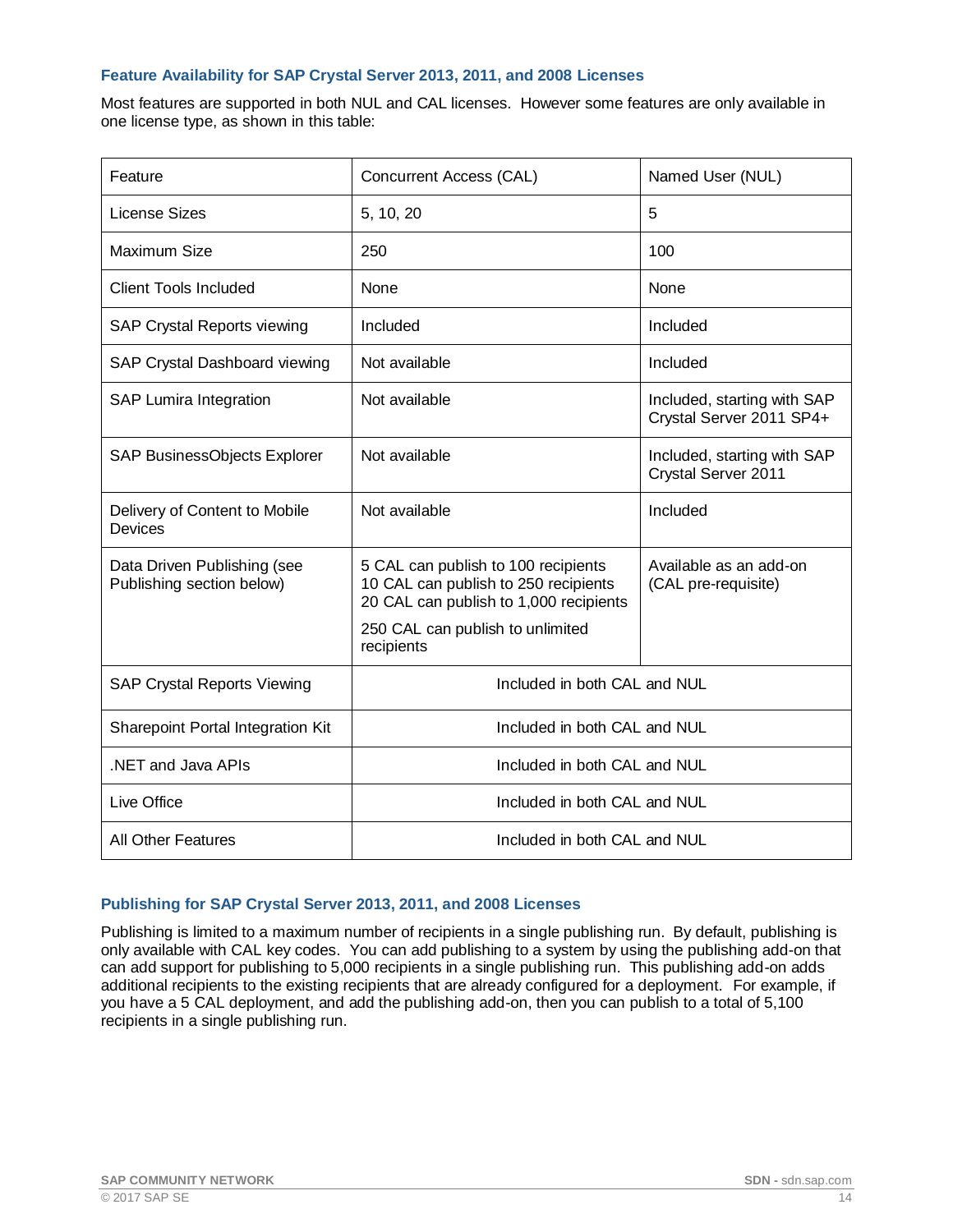#### <span id="page-14-0"></span>**Feature Availability for SAP Crystal Server License**

Along with the release of SAP Crystal Server 2016, a new license was introduced. The new license, named SAP Crystal Server, is available through SAP partners and the SAP store and is offered in both named user and concurrent session options. The new SAP Crystal Server license will give customers access to SAP Crystal Server 2016 and, with an active maintenance contract, access to subsequent service packs and versions. The new license now includes client tools with the named user license, allows for the use of dashboards and explorer with the both the named user and concurrent session license, and includes unlimited publishing rights. Additional details for the new license are listed in this table:

| Feature                                                  | <b>Concurrent Session</b>     | Named User                                        |
|----------------------------------------------------------|-------------------------------|---------------------------------------------------|
| <b>License Sizes</b>                                     | 5                             | 1                                                 |
| Maximum Size                                             | 50                            | 100                                               |
| <b>Client Tools Included</b>                             | None                          | Crystal Reports,<br>Dashboard Design              |
| <b>SAP Crystal Reports viewing</b>                       | Included                      | Included                                          |
| SAP Crystal Dashboard viewing                            | Included                      | Included                                          |
| <b>SAP Lumira Integration</b>                            | Included                      | Included                                          |
| SAP BusinessObjects Explorer                             | Included                      | Included                                          |
| Delivery of Content to Mobile<br><b>Devices</b>          | Included                      | Included                                          |
| Data Driven Publishing (see<br>Publishing section below) | Unlimited publishing included | Available with concurrent<br>session prerequisite |
| <b>SAP Crystal Reports Viewing</b>                       | Included in both CAL and NUL  |                                                   |
| Sharepoint Portal Integration Kit                        | Included in both CAL and NUL  |                                                   |
| NET and Java APIs                                        | Included in both CAL and NUL  |                                                   |
| Live Office                                              | Included in both CAL and NUL  |                                                   |
| <b>All Other Features</b>                                | Included in both CAL and NUL  |                                                   |

Note: Customers that purchased SAP Crystal Server 2013, 2011, or 2008 licenses and have active maintenance contracts will get access to SAP Crystal Server 2016 but will be limited to the license terms defined in the section for these license versions. Customers will need to purchase the new SAP Crystal Server license to take advantage of the use rights indicated above.

#### <span id="page-14-1"></span>**Publishing for SAP Crystal Server License**

With the introduction of the new SAP Crystal Server license, unlimited publishing is now included with the concurrent session license.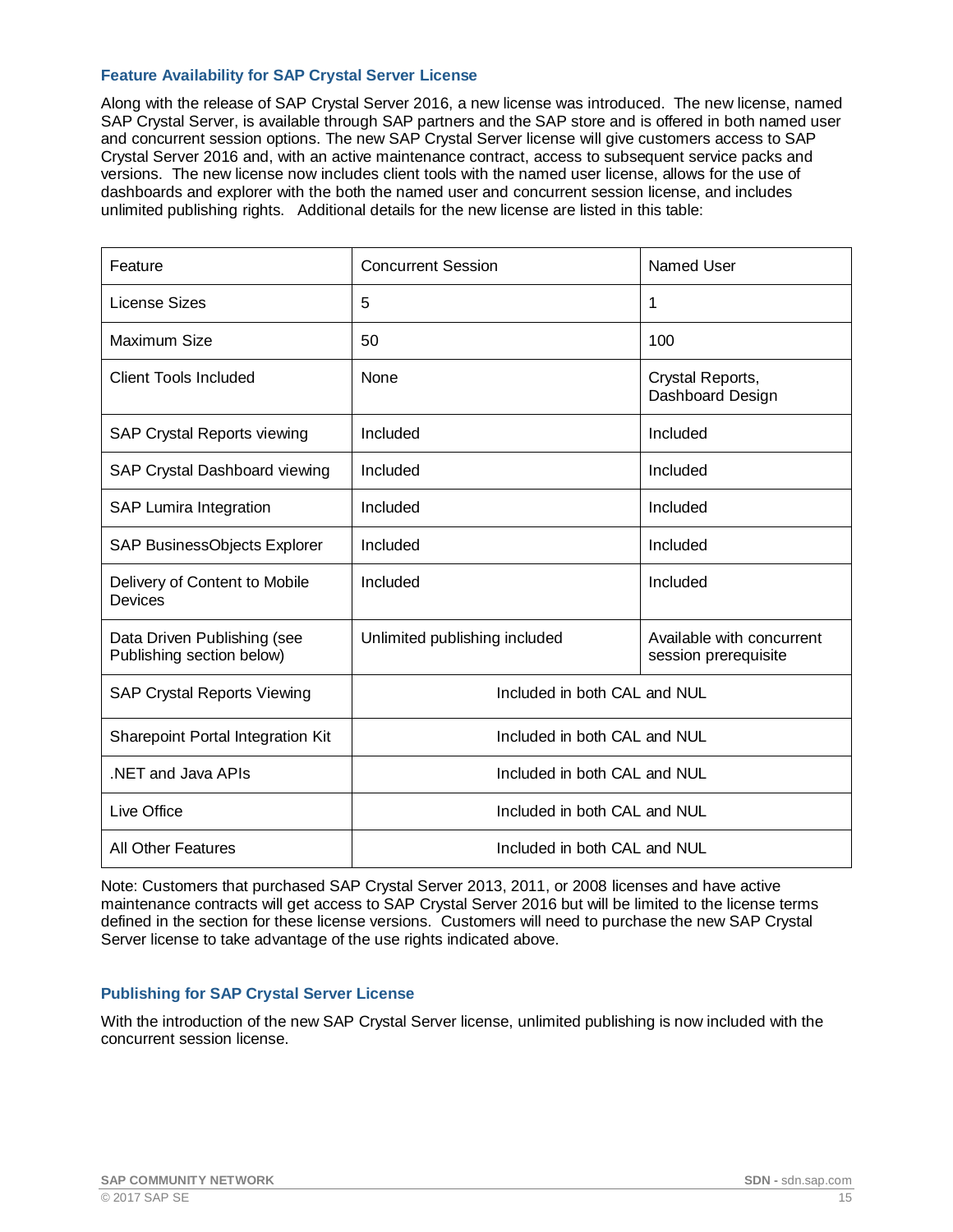# <span id="page-15-0"></span>**Licensing Programs**

#### <span id="page-15-1"></span>**Volume Licensing**

We offer a volume discount program based on the number of units purchased per transaction. The discount level is based on the total number of units of SAP Crystal Reports, SAP Crystal Dashboard Design, and SAP Crystal Presentation Design products (all versions, either upgrade or full product) that are purchased in a single transaction. Contact your local reseller for additional information. The volume discount program is subject to change at the discretion of SAP.

#### <span id="page-15-2"></span>**Academic Licensing**

Through the SAP University Alliances program, SAP Crystal Reports and other software is available to postsecondary institutions for use in programs leading to a degree, or for research purposes.

For more information visit the [SAP University Alliances Community Network site](http://scn.sap.com/community/uac) or contact [ua](mailto:ua-support@sap.com)[support@sap.com.](mailto:ua-support@sap.com)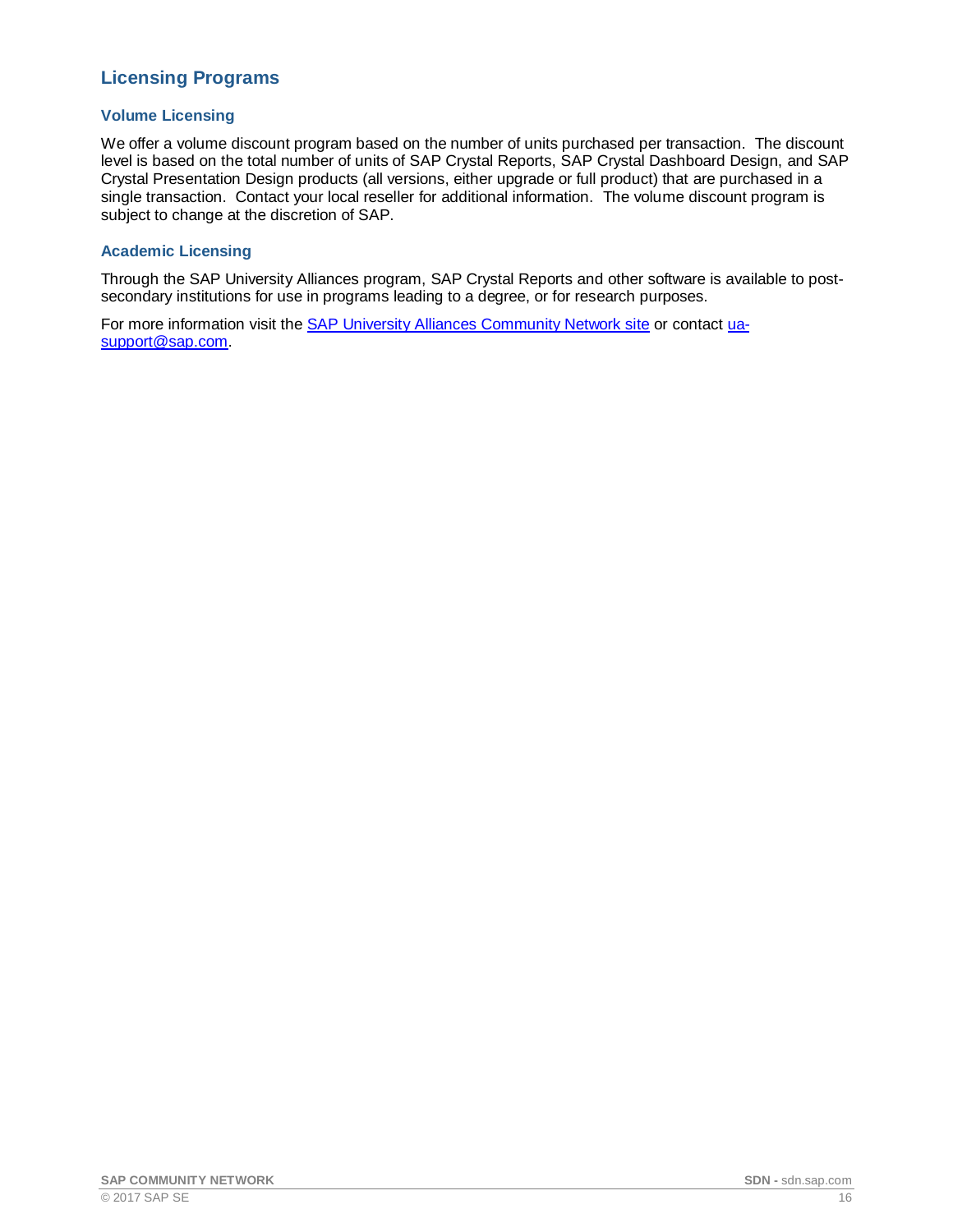# <span id="page-16-0"></span>**Appendix 1: Product Name Changes**

In mid-2010, some product names changed as we introduced the SAP Crystal portfolio. Legacy products older than the 2008 version continue with their existing names.

| Old Name                            | New Name                                       |  |
|-------------------------------------|------------------------------------------------|--|
| Crystal Reports Server 2008         | SAP Crystal Reports Server 2008                |  |
| Crystal Reports 2008                | SAP Crystal Reports 2008                       |  |
| Crystal Reports Developer Advantage | Option no longer available                     |  |
| <b>Crystal Reports for Eclipse</b>  | SAP Crystal Reports version for Eclipse        |  |
| Xcelsius Engage                     | SAP Crystal Dashboard Design, personal edition |  |
| <b>Xcelsius Present</b>             | <b>SAP Crystal Presentation Design</b>         |  |
| Xcelsius Engage Server              | No new name – product is no longer available   |  |

In addition, with the 2011 release, SAP Crystal Reports Server is renamed to SAP Crystal Server to emphasize the positioning as an entry level BI solution. The 2013 release maintains the existing naming structure.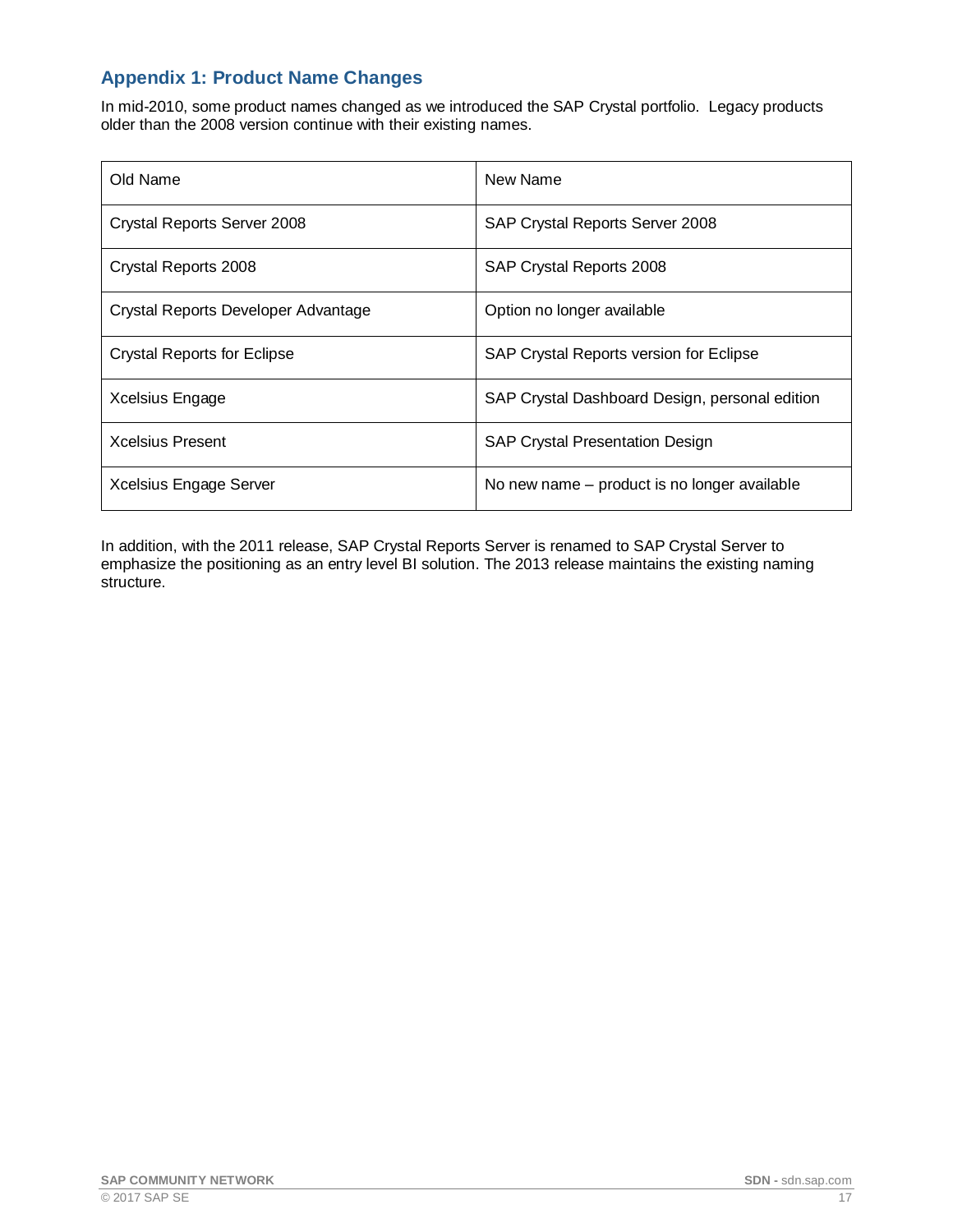# <span id="page-17-0"></span>**Appendix 2: Identifying Workstations with Crystal Reports Installed**

Workstations with a version of Crystal Reports installed will have the following keys in the registry. You can use these keys with an automated software inventory tool to count the number of licenses in use.

| Version and Edition                           | Registry Key                                                                                  |  |
|-----------------------------------------------|-----------------------------------------------------------------------------------------------|--|
| 2016                                          | HKEY LOCAL MACHINE\SOFTWARE\SAP<br>BusinessObjects\Suite XI 4.2\Crystal Reports               |  |
| 2013                                          | HKEY LOCAL MACHINE\SOFTWARE\SAP<br>BusinessObjects\Suite XI 4.1\Crystal Reports               |  |
| 2011                                          | HKEY LOCAL MACHINE\SOFTWARE\SAP<br>BusinessObjects\Suite XI 4.0\Crystal Reports               |  |
| 2008                                          | HKEY LOCAL MACHINE\SOFTWARE\Business<br>Objects\Suite 12.0\Crystal Reports\Version            |  |
| Crystal Reports 2008 has a single<br>edition. |                                                                                               |  |
| XI Release 2 Developer Edition                | HKEY LOCAL MACHINE\SOFTWARE\Business<br>Objects\Suite 11.5\Crystal Reports\Keycodes\CR<br>Dev |  |
| XI Release 2 Professional Edition             | HKEY LOCAL MACHINE\SOFTWARE\Business<br>Objects\Suite 11.5\Crystal Reports\Keycodes\CR<br>Pro |  |
| XI Release 2 Standard Edition                 | HKEY LOCAL MACHINE\SOFTWARE\Business<br>Objects\Suite 11.5\Crystal Reports\Keycodes\CR<br>Std |  |